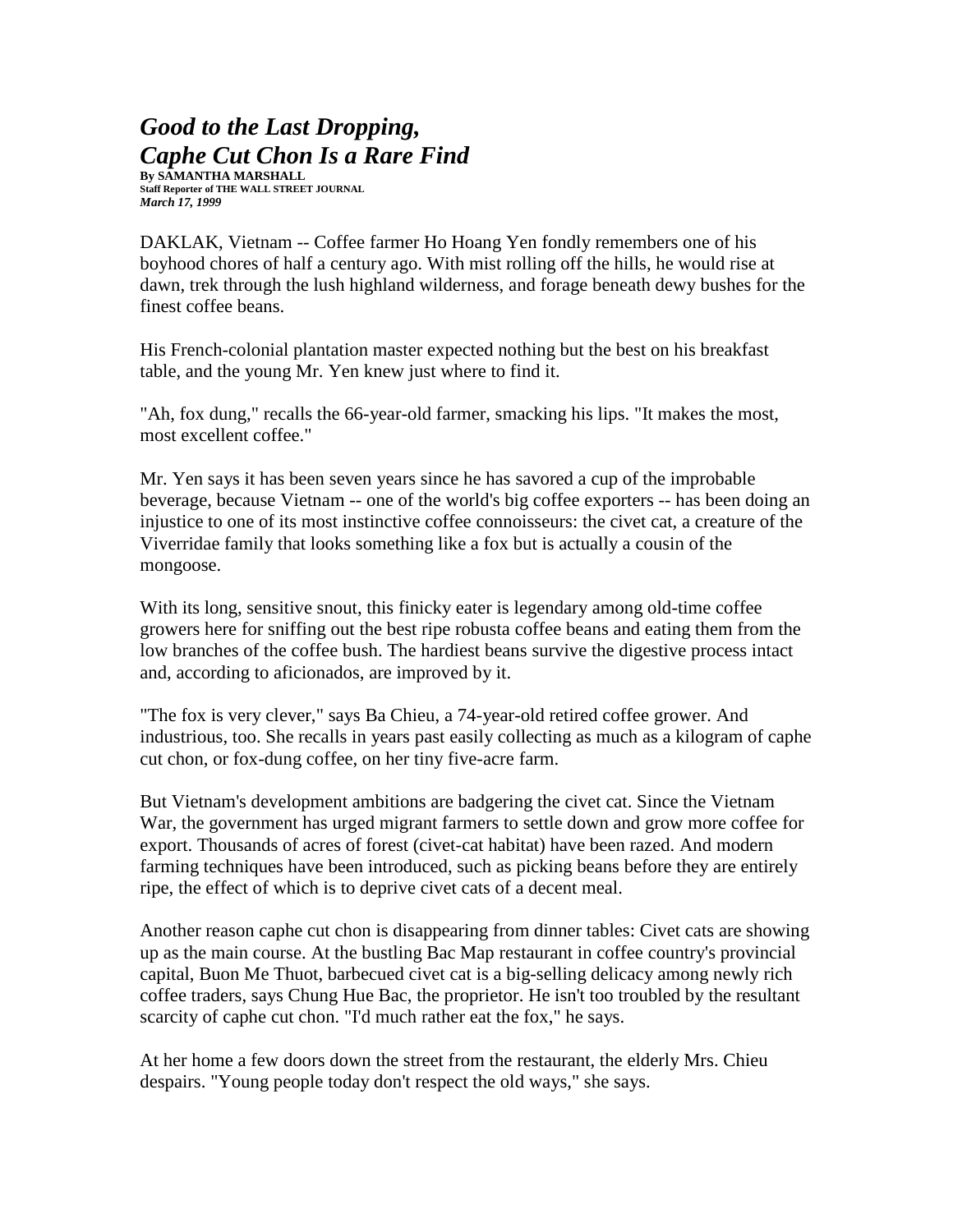Caphe cut chon is a remnant of French colonialism in Vietnam, along with Catholicism, a taste for banhe my phap (baguettes), and the Vietnamese script itself, which was romanized by a Frenchman in the early 17th century. About 100 years ago, the French introduced coffee farming in the central highlands, setting the stage for caphe cut chon.

Mr. Yen, the farmer who gathered beans as a boy, dimly recalls his French plantation master saying the practice was imported from other coffee-growing countries such as Ethiopia. (Coffee has been retrieved from bat and monkey droppings in Indonesia.) Mr. Yen's father developed a recipe for preparing the civet-cat beans. First, dry them in the sun for months, until the outer skin flakes off. "There's no need to wash them," Mr. Yen says, though some people do. Then mix the beans with butter, salt, a little sugar and a dash of "fine French red wine," and slowly roast them for hours over coffee-tree wood.

Each farmer in Vietnam seems to have his own coffee recipe: Some roast it quickly, some slowly, some add salt, some sugar, some add artificial flavorings.

"There's nothing like caphe chon to clear the head and bowels" first thing in the morning, he says.

Today, the coffee's scarcity has accorded it legendary status. One coffee trader in Ho Chi Minh City describes his beans as "just as good as fox dung," even though he concedes he has never dealt in the real thing. A dealer in one highland town declares caphe cut chon a "fairy tale," while another dealer in a nearby village claims to have "a ton" of it. A restaurateur in Ho Chi Minh City asserts that during wartime, Viet Cong fighters used caphe cut chon as "the coffee equivalent of cocaine-rat-a-tat-tat!"

In Buon Me Thuot, the main market town, stalls are brimming with boxes purporting to be caphe cut chon, packaged with the image of a civet cat nibbling at a bean.

## **Rising to the Top**

"Definitely fake," pronounces Phan Quoc Sung, head of Vietnam's Coffee Research Institute, opening a packet and taking a sniff. Just to be sure, he brews a cup, which quickly develops a surface scum. "Chicken fat," he explains, which is used by farmers to mask the bitter tannins in low-grade beans.

But with the help of a few persevering coffee growers, caphe cut chon can still be found. In this poor nation, people make every bean count, explains one such farmer, Tran Thi Phuoc. She lives a bone-jarring 25-mile, three-hour motorbike ride south of the provincial capital, which means nearby forests still harbor a few civet-cat families. Thus, she was able to gather two kilos of cafe cut chon with her December harvest, she boasts.

What she and other farmers don't keep for their own pleasure is mixed with the rest of their crop, sold to middlemen, and eventually milled and marketed world-wide. "Dealers don't believe it's caphe chon, anyway," she says.